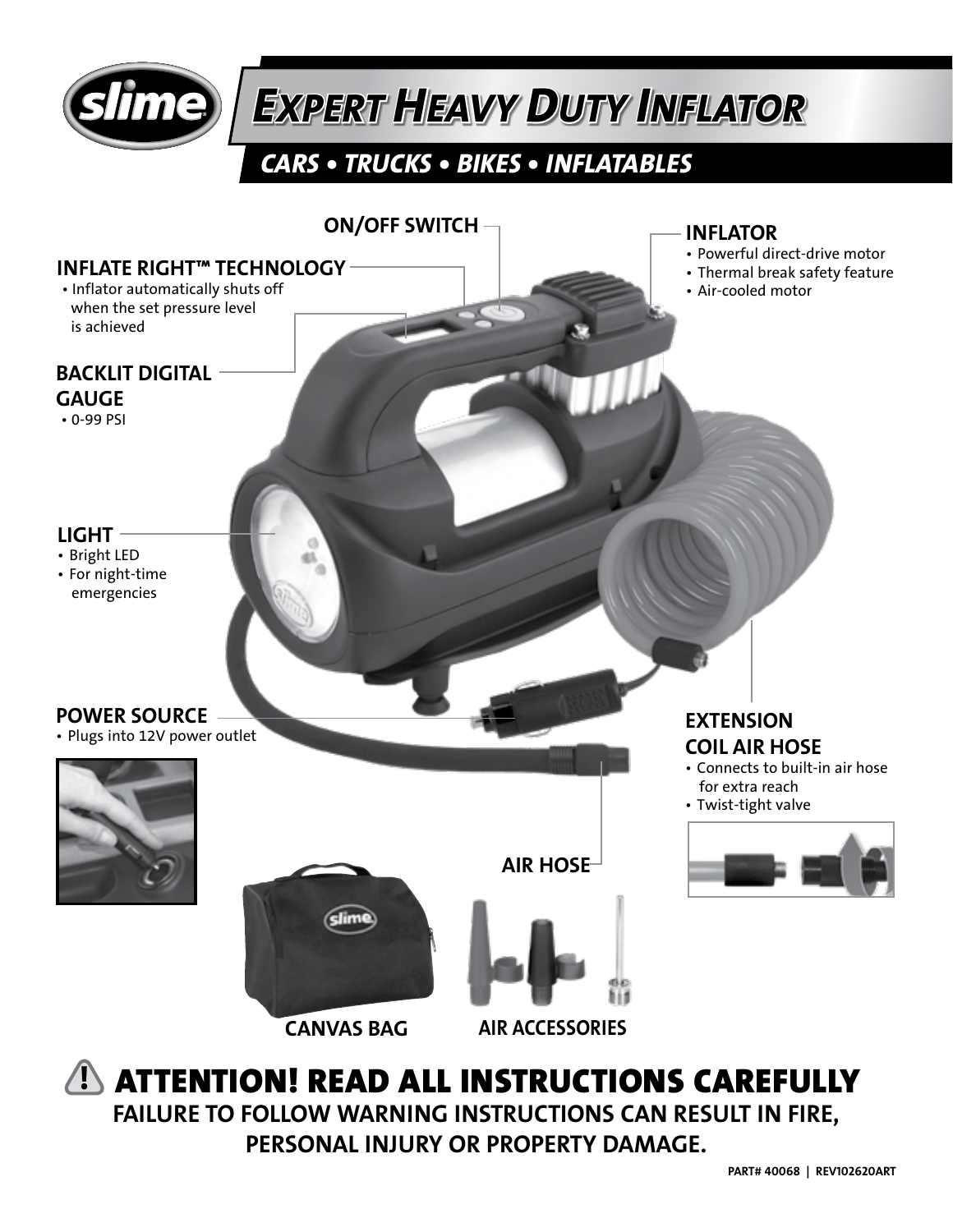#### CAUTION: HOT! DO NOT OVER INFLATE. DO NOT HOLD IN HAND WHILE OPERATING. PLACE INFLATOR ON A HARD, CLEAN SURFACE.

- 1. DO NOT run vehicle while inflator is operating. You may need to be in "accessory" or "on" position. Please make sure emergency brake is set and car is in park.
- 2. Always ensure air hose chuck touches the core of the valve stem for proper inflation.
- 3. 3. DO NOT use inflator continuously for more than 10 minutes. Allow unit to cool approximately 25 minutes between uses. Do not leave inflator unattended.
- 4. Always use a pressure gauge to check tire pressure. DO NOT overinflate.
- 5. Soft inflatables (i.e. rafts, balls, etc.) may not have recommended pressure markings. Be careful not to inflate items beyond their capacity.
- 6. While operating, never block the inflator input or output.
- 7. Keep inflator out of reach of children.
- 8. For use with 12 volt DC power outlets rated 15 amps or higher. Do not use with older 8 amp cigarette lighter receptacles.

| <b>TIRE INFLATION TIME</b>  | $3 min*$                       |
|-----------------------------|--------------------------------|
| CFM (LPM)                   | 1.31 CFM @ 0 PSI (37 LPM)      |
| <b>DIGITAL GAUGE</b>        | 0-99 PSI                       |
| <b>POWER SOURCE</b>         | 12 volt accessory power outlet |
| <b>MOTOR</b>                | Direct drive motor             |
| <b>REPLACEABLE FUSE</b>     | 5mm x 20mm 250V 15A            |
| <b>THERMAL BREAK</b>        | Overload safety feature        |
| <b>POWER CORD LENGTH</b>    | 10.2ft. (3.1m)                 |
| <b>COIL AIR HOSE LENGTH</b> | 16ft. (4.5m)                   |
| <b>AIR HOSE LENGTH</b>      | 2.1 ft. (65cm)                 |
| <b>TOTAL REACH</b>          | 27 ft. (8.25m)                 |
| <b>LED LIGHT</b>            | 355 lumens @300mm              |

## TECH SPECS

*\* (0-35 PSI, Standard Tire: P195/65 R15)*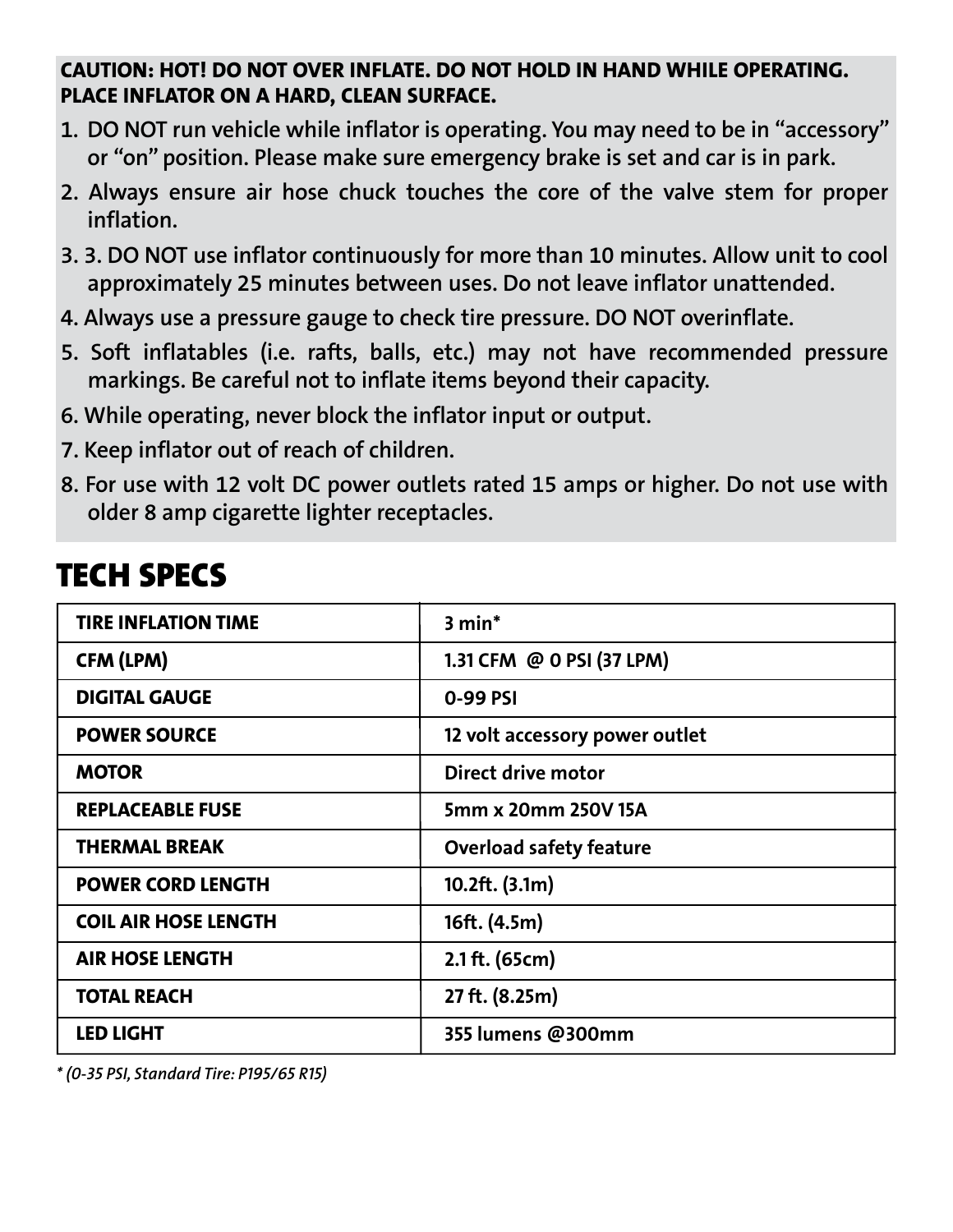## INFLATE TIRES



- 1. Securely screw air hose valve connector onto the valve stem.
- 2. Plug power cord into 12 volt accessory power outlet.
- 3. Turn on inflator. Inflate tire to manufacturer's recommended air pressure. Correct tire pressure can be found in vehicle owner's manual or on driver's side door jamb. Turn off inflator and unplug power cord and remove air hose connector.
- 4. If necessary, add the twist-connect extension green air hose for extra length.



# INFLATE RIGHT™ TECHNOLOGY INSTRUCTIONS

- 1. Once inflator hose is attached to the valve stem, hold the  $+$  or  $-$  button for approximately 2 seconds until the display flashes. Set the required pressure using the + or – buttons, then wait 3 seconds. The display will show the pressure value to which the tire will be inflated. (Continuously pressing the "+" or "-" button will enter into "Fast setting mode", increasing or decreasing the rate of target pressure at an increased speed.)
- 2. When the pressure gauge reaches the pre-set value, the inflator will automatically stop inflation. Once desired tire pressure is reached, disconnect the air hose, and unplug the power cord.
- 3. When the pressure gauge reaches the pre-set value, the inflator will automatically stop inflation. Once desired tire pressure is reached, disconnect the air hose.
- 4. The ON/OFF button can be used to override the pre-set pressure value if required.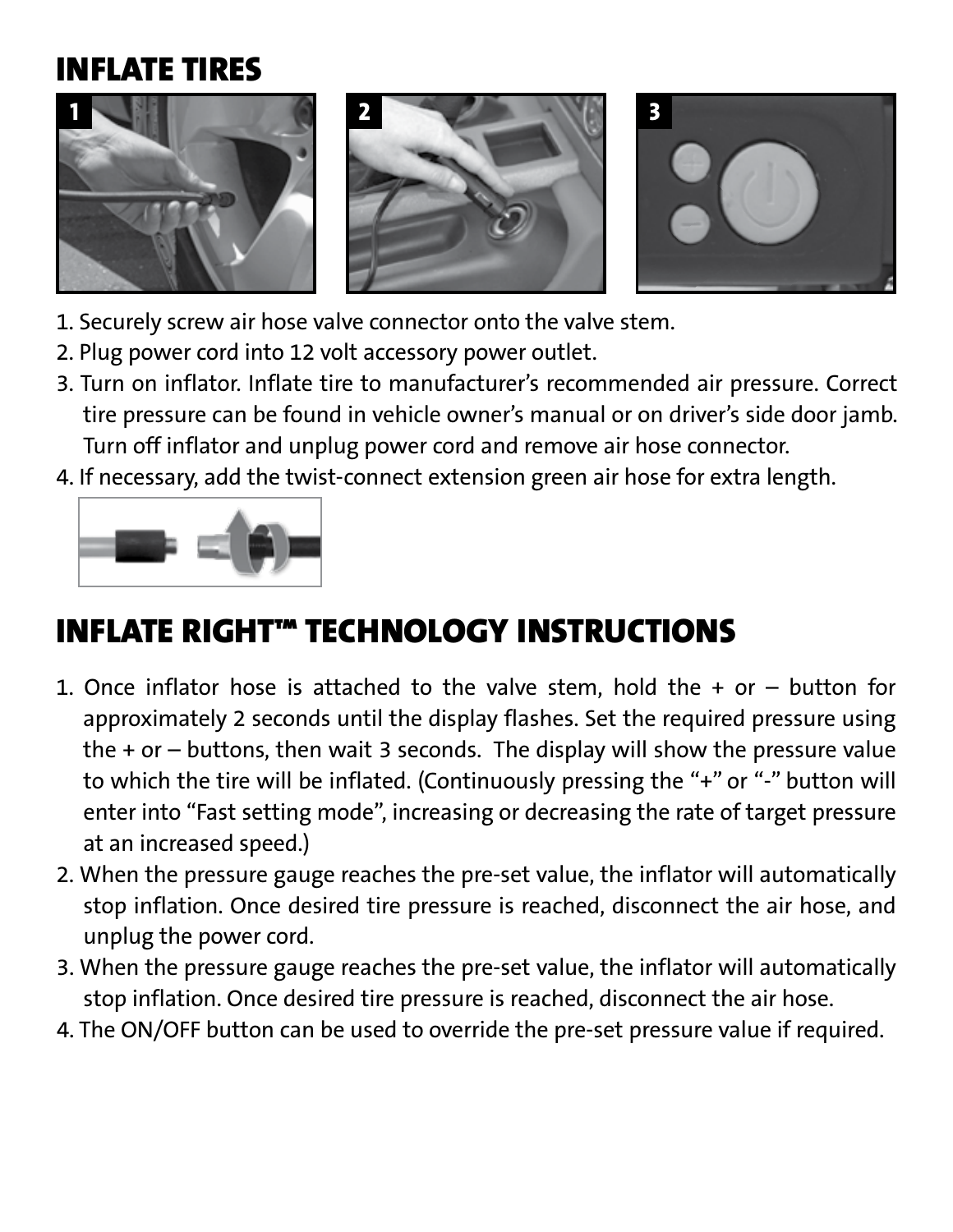# TROUBLESHOOTING:

#### Inflator does not turn ON :

- 1. Check the power plug and push it firmly into the receptacle, twist back and forth.
- 2. Check receptacle and plug terminals for dirt, or debris. (Use a non-conductive probe, not fingers or metal).
- 3. Check vehicle power outlet fuse. It should be 15 amps minimum.
- 4. Check the fuse. It may have blown: 12V fuse is located in the plug adaptor: unscrew the tip, remove fuse, and inspect. If necessary, replace fuse with 15A 250V 5mm x 20mm.
- 5. Check to see if the pre-programmed INFLATE RIGHT digital gauge is set to a lower PSI than your tire currently is



*12V fuse*

reading (i.e., the digital gauge is set to 15psi but your tire is at 20psi; in this scenario, the inflator will not turn on) and set the PSI to the correct tire pressure. Refer to Inflate Right™ Technology operating instructions.

6. Thermal break may have tripped. Allow inflator to cool for 25 minutes, then retry.

#### Inflator runs but does not inflate:

- 1. Be sure the air hose valve connector is fully secured on the tire valve.
- 2. Check tire for leaks, and check hose for breaks and leaks at fittings and check valve core for damage.

#### Inflator runs slowly:

- 1. The inflator may have overheated from excessive use. Shut it off and allow it to cool for 25 minutes.
- 2. The voltage may be too low. Check the condition of your vehicle's battery.

NOTE: *If tire is totally deflated, it is possible that the tire could separate from the rim allowing air to leak out when trying to inflate. In the event this occurs, you will have to jack up the tire prior to inflation.*

Dispose of this product at an e-waste recycling collection point or facility. Do not place in the trash or standard recycling receptacle.

#### **FOR WARRANTY INFORMATION GO TO: WWW.SLIME.COM / WARRANTY**

**QUESTIONS OR COMMENTS:** Call (888)457-5463 or visit www.slime.com ITW Global Tire Repair • 125 Venture Drive, Suite 210, San Luis Obispo, CA 93401 USA Slime® is a trademark of Illinois Tool Works, Inc., registered in the U.S. and other countries.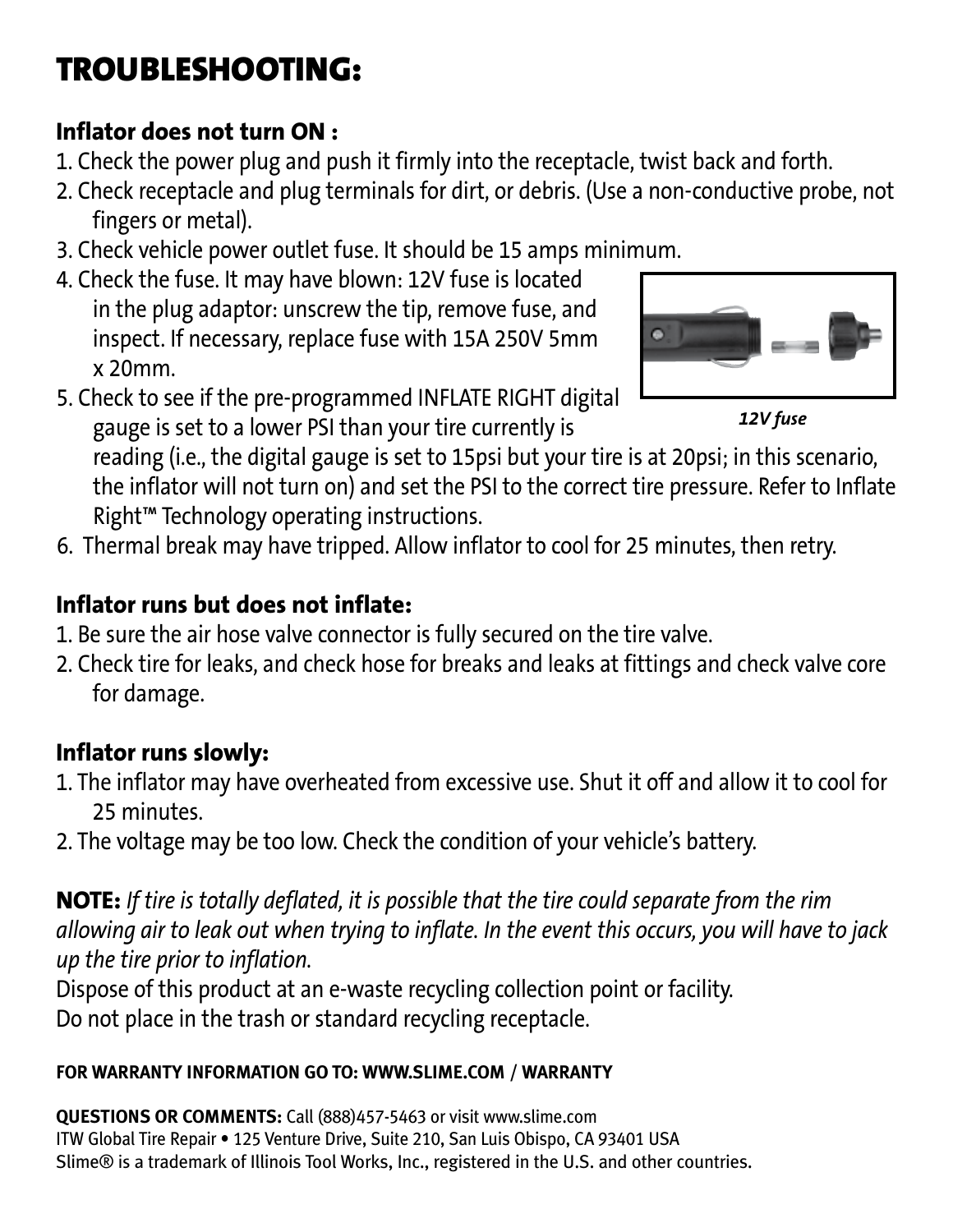

# *COMPRESOR PARA USO RUDO*

## *COCHE • CAMIONETA • BICICLETA • INFLABLES*



 ¡ATENCIÓN! **!** LEA TODAS LAS INSTRUCCIONES CON ATENCIÓN **SI NO SIGUE LAS INSTRUCCIONES DE ADVERTENCIA, PUEDE CAUSAR INCENDIO, LESIONES A PERSONAS O DAÑOS MATERIALES.**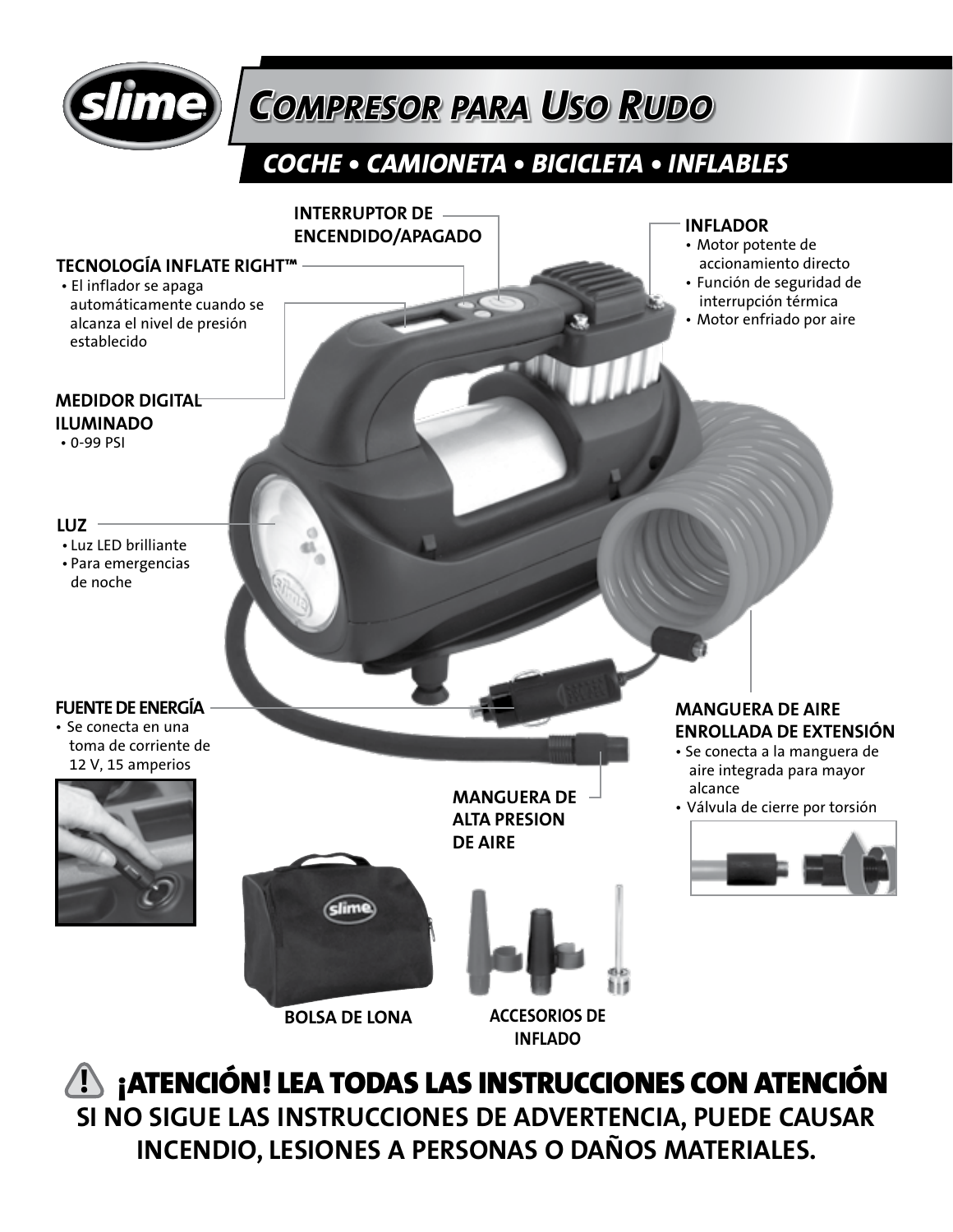#### **PRECAUCIÓN: CALIENTE • NO SOSTENGA CON LA MANO AL OPERAR • COLOQUE EL COMPRESOR SOBRE UNA SUPERFICIE FIRME Y LIMPIA.**

- 1. NO conduzca el vehículo mientras esté funcionando el compresor. Es posible que deba estar en la posición de "accesorios" o "encendido". Asegúrese de colocar el freno de emergencia y que el vehículo esté en park (estacionamiento).
- 2. Asegúrese siempre de que el conector de la válvula esté bien sellado y presione contra el vástago de la válvula con el fin de inflar de la manera adecuada.
- 3. NO use el compresor de manera continua durante más de 10 minutos. Permita que el aparato se enfríe durante unos 25 minutos entre usos. No deje el compresor sin supervisión.
- 4. Use SIEMPRE un medidor de presión para verificar la presión de las llantas. NO infle los artículos demasiado.
- 5. Los artículos inflables suaves (por ejemplo, balsas, balones, etc.) pueden no tener recomendaciones para el nivel de presión. Tenga cuidado de no inflarlos demasiado.
- 6. Nunca bloquee la entrada ni la salida de aire del compresor mientras esté funcionando.
- 7. Mantenga el compresor fuera del alcance de los niños.
- 8. Para usarlo en tomacorrientes DC de 12 voltios para 15 amperios o más. No lo use con los toma corrientes encendedores de cigarrillos más antiguos de 8 amperios.

## ESPECIFICACIONES

| TIEMPO DE INFLADO DE LLANTAS                 | 3 min*                                         |
|----------------------------------------------|------------------------------------------------|
| CFM (LPM)                                    | 1.31 CFM @ 0 PSI (37 LPM)                      |
| <b>MEDIDOR DE CUADRANTE</b>                  | 0-99 PSI                                       |
| <b>FUENTE DE ENERGÍA</b>                     | Toma de corriente para accesorio de 12 voltios |
| <b>MOTOR</b>                                 | Motor de accionamiento directo                 |
| <b>REEMPLAZO DE FUSIBLE</b>                  | 5mm x 20mm 250V 15A                            |
| <b>BREAKER TÉRMICO</b>                       | Herramienta de seguridad en sobrecarga         |
| <b>LONGITUD DEL CORDÓN DE CORRIENTE 12V</b>  | 10.2ft. (3.10m)                                |
| <b>LONGITUD DE MANGUERA DE AIRE DE ROLLO</b> | 16.0ft. (4.50m)                                |
| <b>LONGITUD DE LA MANGUERA DE AIRE</b>       | 2.10 ft. (65.0cm)                              |
| <b>DISTANCIA COMPLETA</b>                    | 27.0 ft. (8.25m)                               |
| LED LUZ                                      | 355 lumens @300mm                              |

*\* (0-35 PSI, Standard Tire: P195/65 R15)*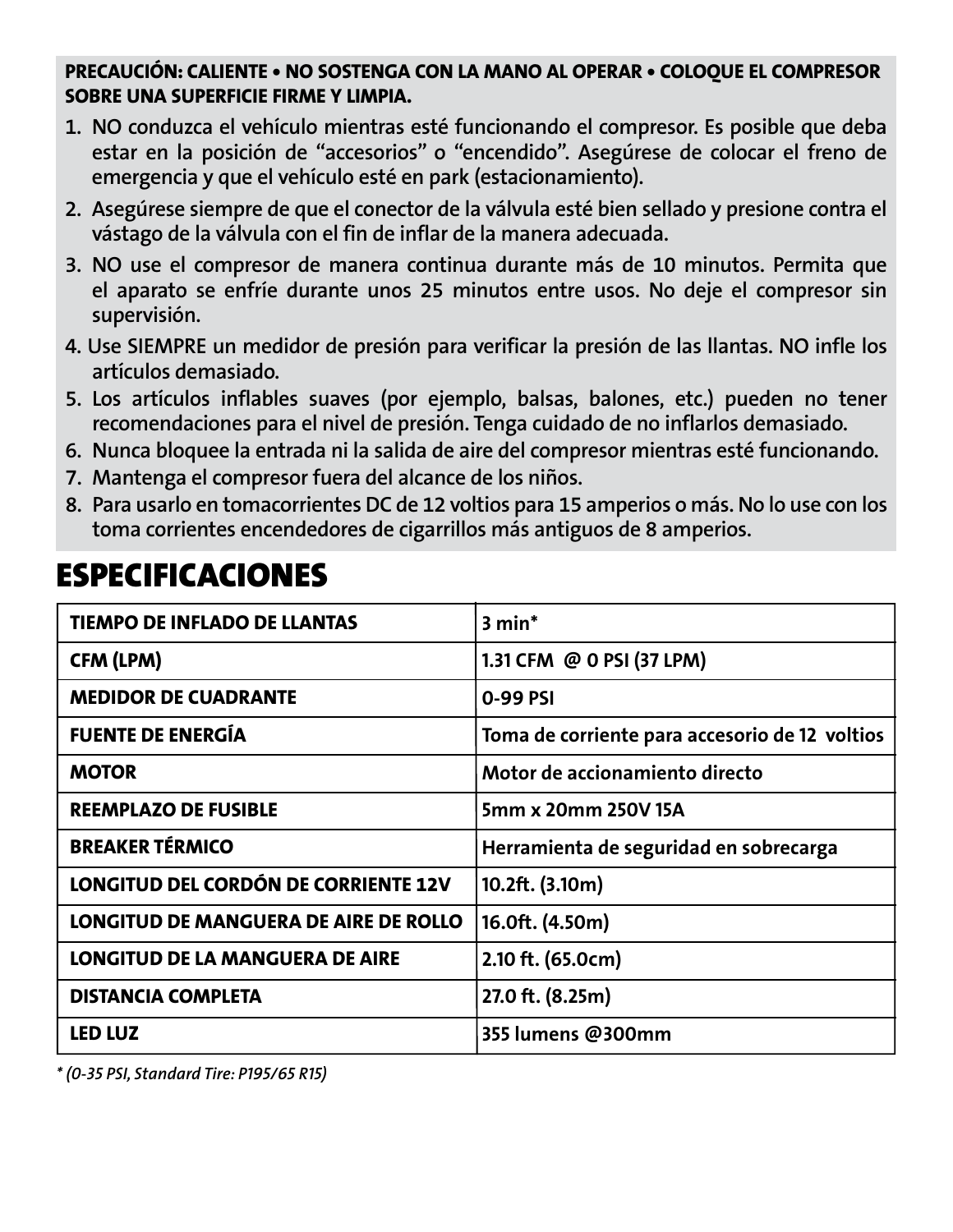## INFLE LAS LLANTAS



- 1. Enrosque firmemente el conector de la válvula de la manguera de aire en la válvula
- 2. Enchufe el cordón eléctrico en la toma de corriente para accesorios de 12 voltios.
- 3. Presione el botón de encendido para encender el inflador. Infle la llanta a la presión recomendada por el fabricante. La presión de la llanta adecuada se encuentra en el manual del propietario del vehículo o en el panel de la puerta del lado del conductor.
- NOTA: De ser necesario, anexe la manguera de aire verde de extensión de conexión para mayor longitud



# INSTRUCCIONES SOBRE LA TECNOLOGÍA INFLATE RIGHT™

- 1. Oprima el botón + o durante unos 2 segundos hasta que la pantalla parpadee. Configure la presión necesaria con los botones + o -, luego espere 3 segundos. La pantalla indicará el valor de presión al que inflará la llanta. (Si el botón "+" o "-" se presiona continuamente, empieza el "Modo de configuración rápida", que aumenta o reduce la presión deseada a una velocidad más rápida).
- 2. Cuando el indicador de presión alcanza la presión configurada, el inflador deja de inflar automáticamente. Cuando haya alcanzado la presión deseada en la llanta, desconecte la manguera de aire.
- 3. Si es necesario, el botón ON/OFF se puede usar para cancelar el valor de presión actual.